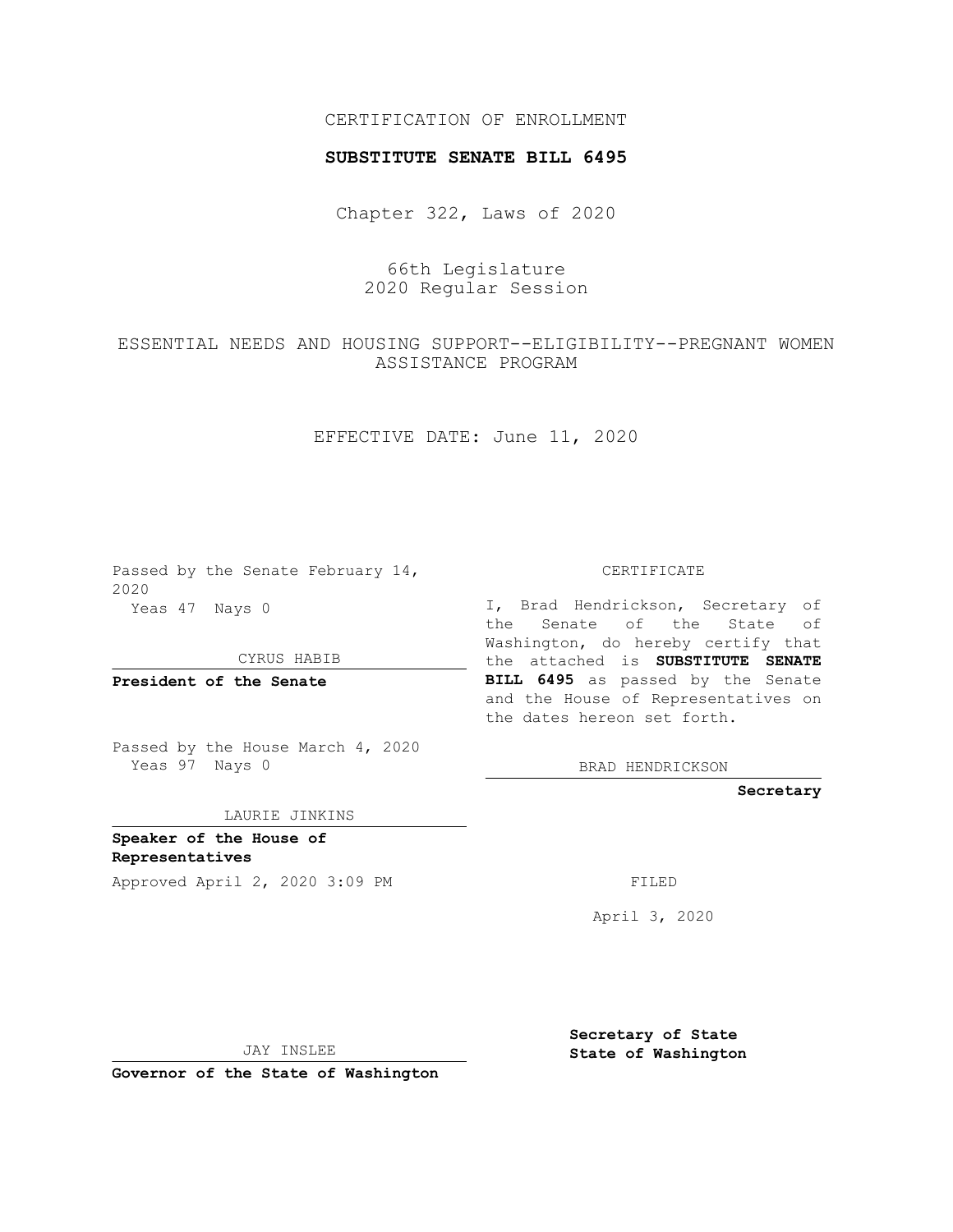## **SUBSTITUTE SENATE BILL 6495**

Passed Legislature - 2020 Regular Session

**State of Washington 66th Legislature 2020 Regular Session**

**By** Senate Ways & Means (originally sponsored by Senator Walsh; by request of Department of Social and Health Services)

READ FIRST TIME 02/11/20.

1 AN ACT Relating to essential needs and housing support 2 eligibility; and amending RCW 74.04.805.

3 BE IT ENACTED BY THE LEGISLATURE OF THE STATE OF WASHINGTON:

4 **Sec. 1.** RCW 74.04.805 and 2018 c 48 s 1 are each amended to read 5 as follows:

6 (1) The department is responsible for determining eligibility for 7 referral for essential needs and housing support under RCW 43.185C.220. Persons eligible are persons who:8

 (a) ((Are)) Have been determined to be eligible for the pregnant 10 women assistance program under RCW 74.62.030 or are incapacitated from gainful employment by reason of bodily or mental infirmity that will likely continue for a minimum of ninety days. The standard for incapacity in this subsection, as evidenced by the ninety-day duration standard, is not intended to be as stringent as federal supplemental security income disability standards;

16 (b) Are citizens or aliens lawfully admitted for permanent 17 residence or otherwise residing in the United States under color of 18 law;

19 (c) Have furnished the department their social security number. 20 If the social security number cannot be furnished because it has not 21 been issued or is not known, an application for a number must be made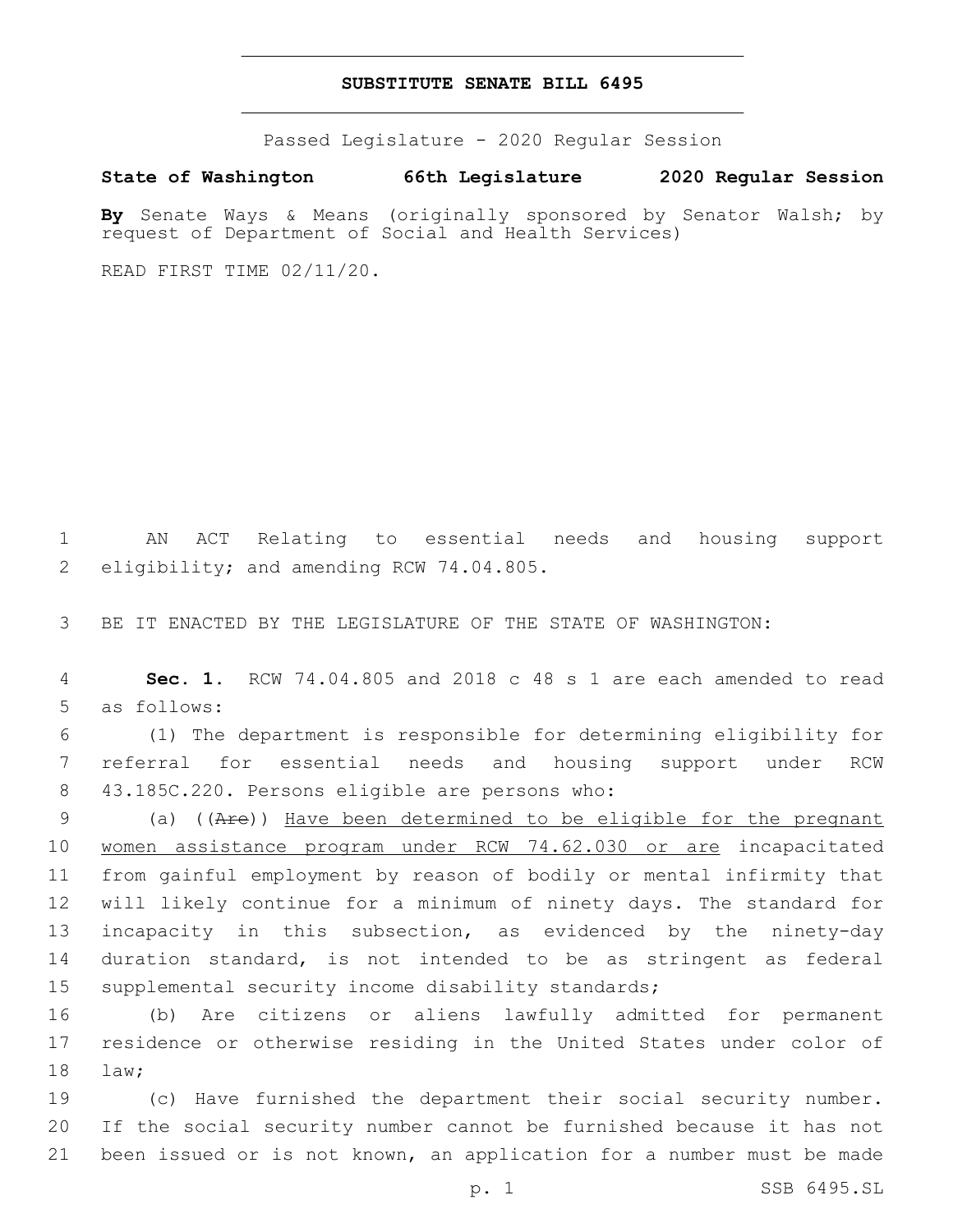prior to authorization of benefits, and the social security number 2 must be provided to the department upon receipt;

 (d)(i) Have countable income as described in RCW 74.04.005 at or below four hundred twenty-eight dollars for a married couple or at or 5 below three hundred thirty-nine dollars for a single individual; or

 (ii) Have income that meets the standard established by the department, who are eligible for the pregnant women assistance 8 program;

 (e) Do not have countable resources in excess of those described 10 in RCW 74.04.005; and

11 (f) Are not eligible for  $($ :

12 (i) The pregnant women assistance program; or

13  $(iii)$ ) <u>federal</u> aid assistance, other than basic food benefits transferred electronically and medical assistance.

 (2) Recipients of aged, blind, or disabled assistance program benefits who meet other eligibility requirements in this section are eligible for a referral for essential needs and housing support services within funds appropriated for the department of commerce.

 (3) Recipients of pregnant women assistance program benefits who meet other eligibility requirements in this section are eligible for 21 referral for essential needs and housing support services, within 22 funds appropriated for the department of commerce, for twenty-four 23 consecutive months from the date the department determines pregnant women assistance program eligibility.

 (4) The following persons are not eligible for a referral for 26 essential needs and housing support:

 (a) Persons who refuse or fail to cooperate in obtaining federal 28 aid assistance, without good cause;

 (b) Persons who refuse or fail without good cause to participate in drug or alcohol treatment if an assessment by a certified chemical dependency counselor indicates a need for such treatment. Good cause must be found to exist when a person's physical or mental condition, as determined by the department, prevents the person from participating in drug or alcohol dependency treatment, when needed outpatient drug or alcohol treatment is not available to the person in the county of his or her residence or when needed inpatient treatment is not available in a location that is reasonably 38 accessible for the person; and

 (c) Persons who are fleeing to avoid prosecution of, or to avoid 40 custody or confinement for conviction of, a felony, or an attempt to